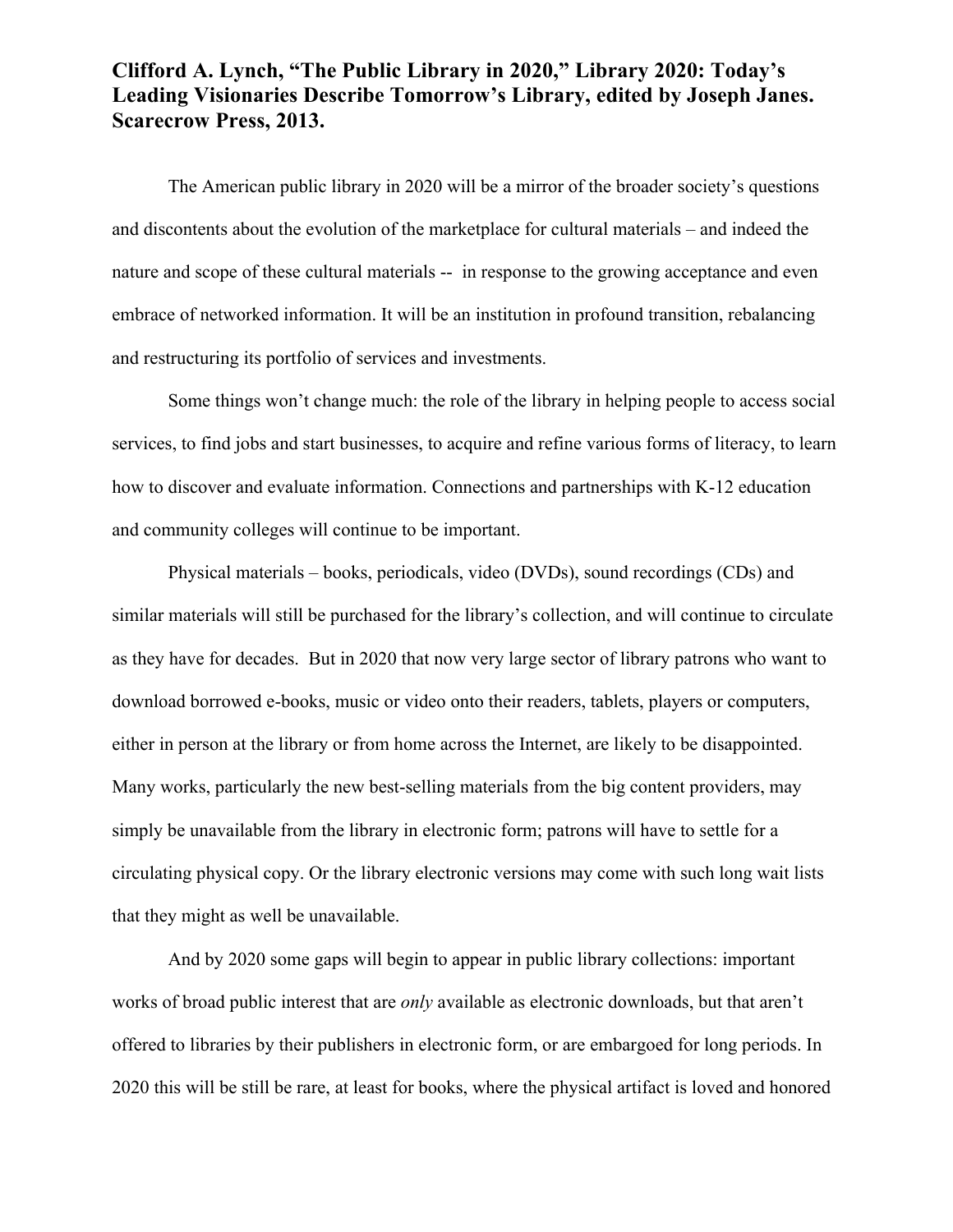by much of the public, perhaps much more commonplace for video and for music, but the trendline is clear and troubling....<sup>i</sup>

It's not clear how much damage this is doing to the public's ability to get access to information and cultural material. How many people genuinely *depend* upon the public library for access, and need access to the materials that the library can't get for its collections – how much do the emerging collection gaps matter? Obviously it's annoying, frustrating, for patrons when they can't download an electronic version of a work from home, and that if they want to borrow from the library they have to go there and be satisfied with physical works; this may shift some patrons to patterns of more purchase and less library use. But to what extent is this a genuine *barrier* to access? <sup>ii</sup> It is also not clear yet how many of the patrons who can't get what they want, or, more commonly, can't get what they want in the format that they prefer, will punish their public library by voting to reduce its public financial support.

What's happened here? As content has moved to the network, it has been shifted to an economic framework based on license rather than sale. Content licensing for electronic works circumvents the traditional doctrine of first sale and related copyright provisions that allow libraries (and consumers) both to circulate and to preserve materials that they purchase in a common public market for information and cultural works. This change has allowed the major commercial content providers (particularly book publishers) to realize a very long term objective: to totally prevent libraries from competing with their sales, or to make sure that they pay for every sale that the publishers feel they have been deprived of. And some of the content providers have done exactly that, creating discriminatory pricing for library use of their works when they choose to permit such use at all under their licensing terms. Electronic public library collections, such as they are, exist entirely at the pleasure of the content industries.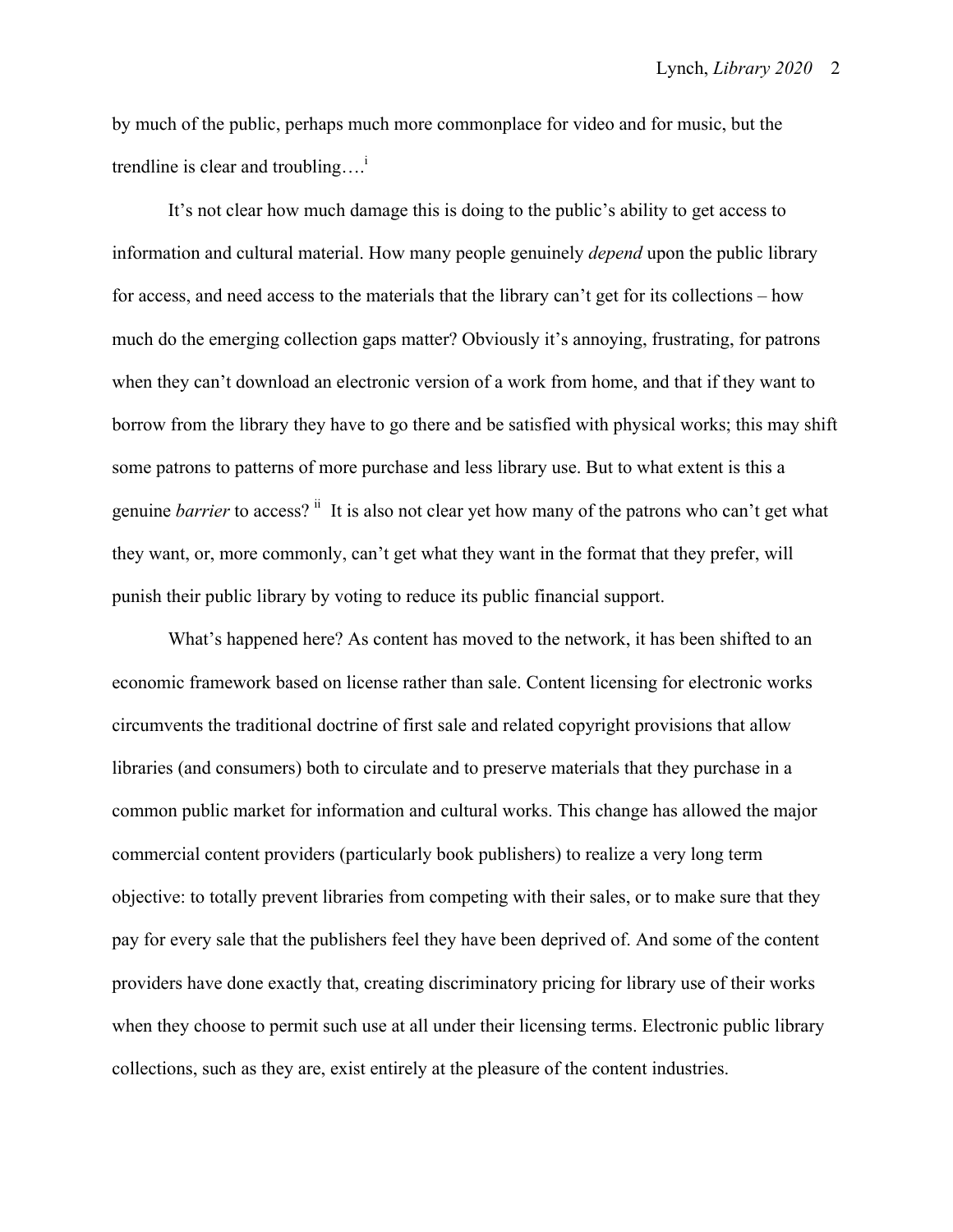In some cases, content providers have made electronic materials completely unavailable for circulation (and preservation) by public libraries. In other cases, they've allowed libraries to acquire electronic content for circulation, but under conditions that reduce its value (for example, availability embargos that keep new content out of libraries for the first six months that it's on the market) and increase its cost (for example, materials that are licensed to circulate, but priced at 100 times the cost of a personal copy in the consumer marketplace; or materials that are only rented to the library for a limited time or a limited number of uses, and thus cannot be preserved or made part of a permanent long term collection, but are still priced at a premium to the cost of personal copies). When electronic content is available, but only under bad terms, public libraries have had to make hard choices about how much investment in electronic versions is appropriate, as opposed to investment in traditional physical materials. <sup>iii</sup>Different libraries have made different choices, based upon and trying to balance their understanding of the needs and preferences of their patron base, their concerns about the importance of long held library values involving reader privacy, permanent collections, and preservation, and their judgments about the best use of limited funds.

Indeed, in many ways it's a good time to be a big publisher – along with finally getting control of the ways library might acquire and use your electronic content, they've also basically eliminated the used resale market for purely electronic content, as well as a tremendous amount of the unorganized social sharing and lending among individual consumers that they felt used to steal away additional sales. And there are amazing amounts of data to be had about who is engaging and enjoying what content, and how often, though it's sometimes complicated to get this data. The only clouds on the horizon for the publishers are that the populace overall seems to be reading fewer of books, and it's proving devilishly difficult to fully monetize content assets in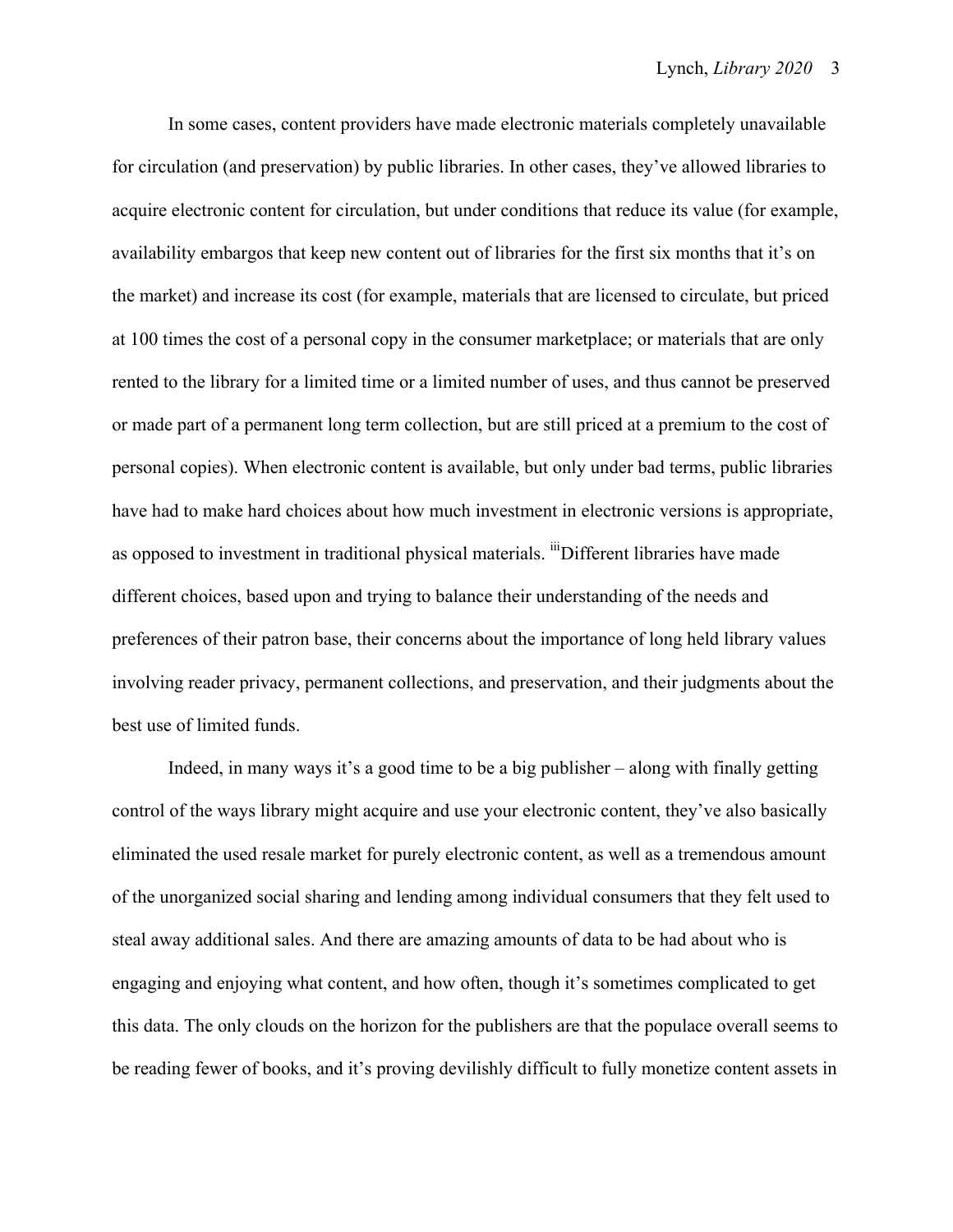the very complex, ever changing collection of business models and ecosystem of aggregators, intermediaries and others that are enabled by the Internet; profits aren't always what they used to be.

But back at the public library in 2020 there's much more going on here than a painful and ultimately doomed rear-guard action against a marketplace structure turning against libraries and consumers, in the face of a legal and legislative system that's apparently unwilling to protect libraries from the changes, no longer supporting provisions in intellectual property law and policy to honor and enable historic library roles (or indeed the historic purposes of copyright itself). There are signs of a series of quiet, modest revolutions and shifts that will have longerterm ramifications. Public libraries in 2020 have been forced to be much less about access to current best sellers; this creates a huge opportunity to bring other content to the attention of their public. Smaller publishers (including mostly nonprofit publishers of academic and research materials, but also vast numbers of niche commercial publishers) and a fast-growing sector of independent authors (only some of whom are trying to make a living, or even a meaningful direct income stream, from their writings) are negotiating comfortable and mutually advantageous arrangements to make their works available through public libraries, *particularly* in electronic versions (which are all that are offered in a growing number of cases for these materials, since the small content creators don't have the budget to invest in print). High profile, popular, independent authors, having broken relations with their publishers and gone to direct sales to the public, have emerged by 2020 as a critical "swing" group; public libraries need their works, and to some extent they need public libraries as a marketplace and as a way to find ever-broader audience, but the negotiations are contentious and difficult, and made more problematic by the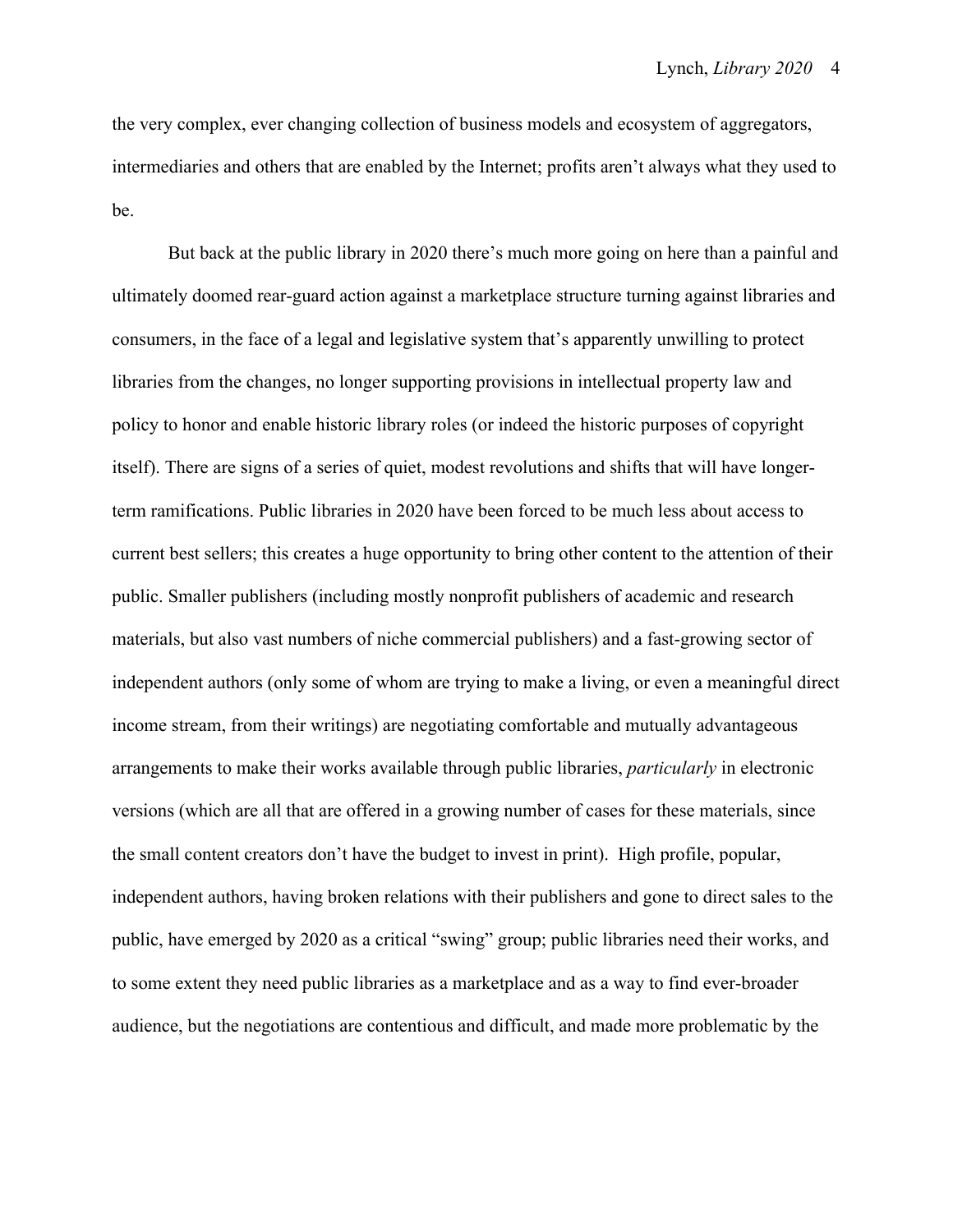lack of mechanisms for either side to negotiate at scale --- too often it's still one or a few libraries talking with one or a few authors at a time.

Local connections have become particularly important and particularly vibrant: materials of local interest for historical, genealogical or cultural reasons; local authors; local musicians and performers, documentary materials, playwrights and partnered theatrical directors and troops. Many of these artists, creators and scholars are seeking a public, and they have found that partnerships with public libraries, including participation in live events of various kinds hosted at the library, are very effective in building such an audience. Vast amounts of older, public domain materials are readily available in digital form, and can be explored by libraries for local relevance. And, oddly, non-textual materials have become more mainstream and more heavily used as part of the library's collection; while the biggest textual publishers have essentially viewed libraries as enemies, this perception is less deeply held among the music, film and video content providers, who in some cases have offered much better terms than the large publishers. At the same time, public perceptions have changed over the past few decades: audio and video are now far more legitimate and welcome both as art forms and as vehicles for communicating information, and the historically privileged role of texts has diminished somewhat. The conjunction of good acquisition terms, changing societal bias and changing patron preferences has altered usage patterns in unexpected ways.

There are some odd market dynamics that are starting to emerge around the edges, making the big content providers a bit nervous and keeping the consultants to these big content providers very busy: more frequently than in the past material that did not come from these big content providers goes mainstream and prominent; analyses suggest it's in large part because of the involvement (coordinated or not) of various public libraries in bringing the material into the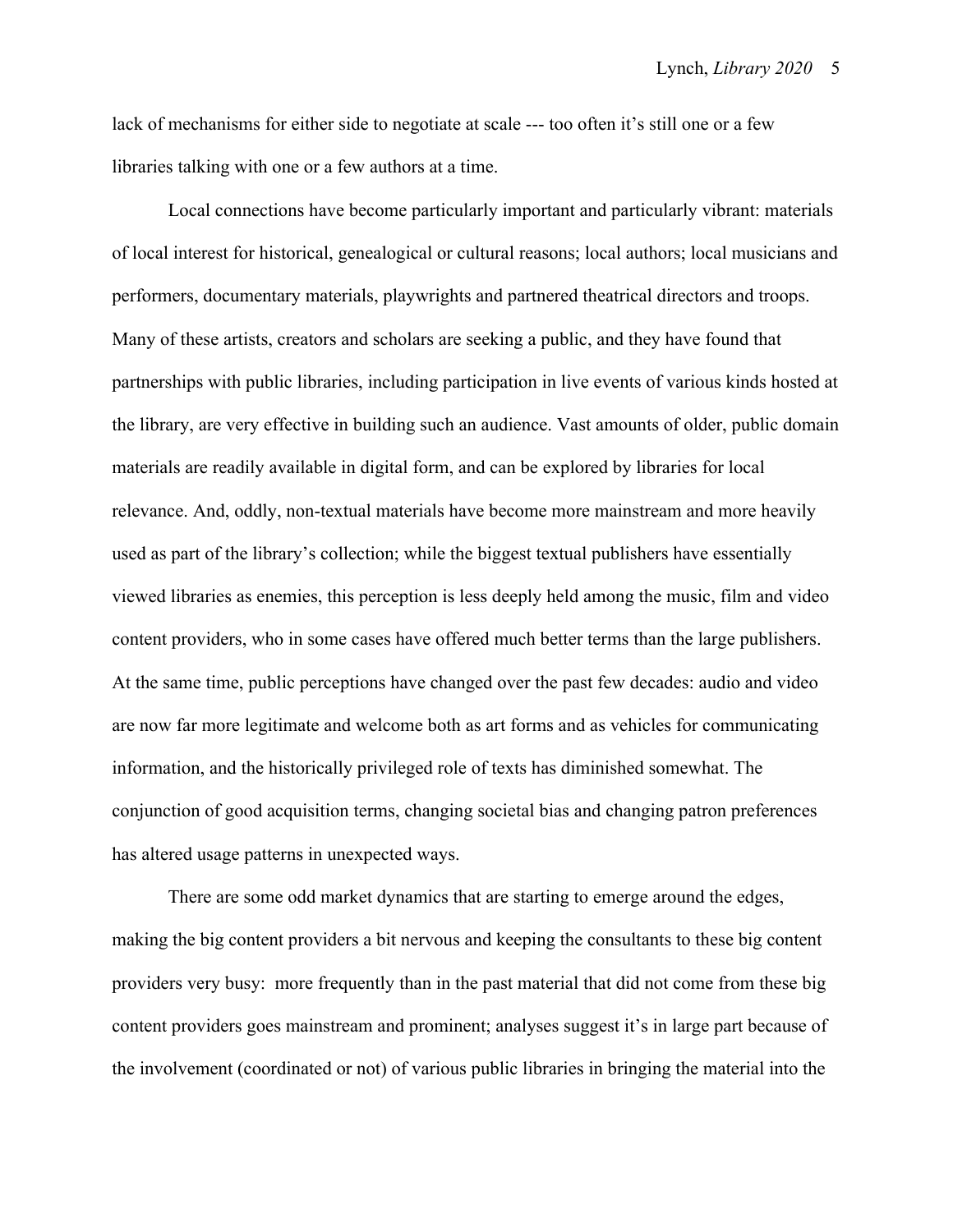public eye, coupled with genuine grassroots activity in the social media sphere (as opposed to a calculated marketing campaign).

The nature of the public library collection is changing. As is the role of the library  $-i\mathbf{t}$ 's no longer mainly a provider of access for well-known new mass market material, or at least the most prominent, most popular parts of this. Rather, it selects material and makes a lot of introductions to less well known content old and new. Collections are getting larger, and less volatile (no longer are such large numbers of new mass market works are acquired, then mostly discarded after a year or two); they are getting more diverse and distinctive from one public library to the next.

In recent decades, public libraries have been all about access. Stewardship and preservation of the cultural record have been mainly left to research libraries and other cultural memory organizations such as archives. In 2020, a series of subtle social changes are beginning to take hold that are returning stewardship to the public library agenda. The public broadly has now recognized that a great deal of their own personal and family history is embodied in digital materials that they have come to understand are in many ways very fragile; they are reaching out to public libraries for help in organizing and curating these materials, and in preserving them. Through hard experience, the public has become appropriately skeptical of having much confidence in the stewardship commitments of commercial actors, be they sharing and social media sites, archiving services, or content marketers. In a world where consumer products are streamed or locked to platforms such as e-book readers, where they are ephemeral and vendordependent, we see a populace that also starts to sense how greatly mass market cultural materials are at risk; a corporate failure, for example, might mean losing one's long-developed (and expensive) personal library of texts, music and/or videos. They are resigned to the notion that it's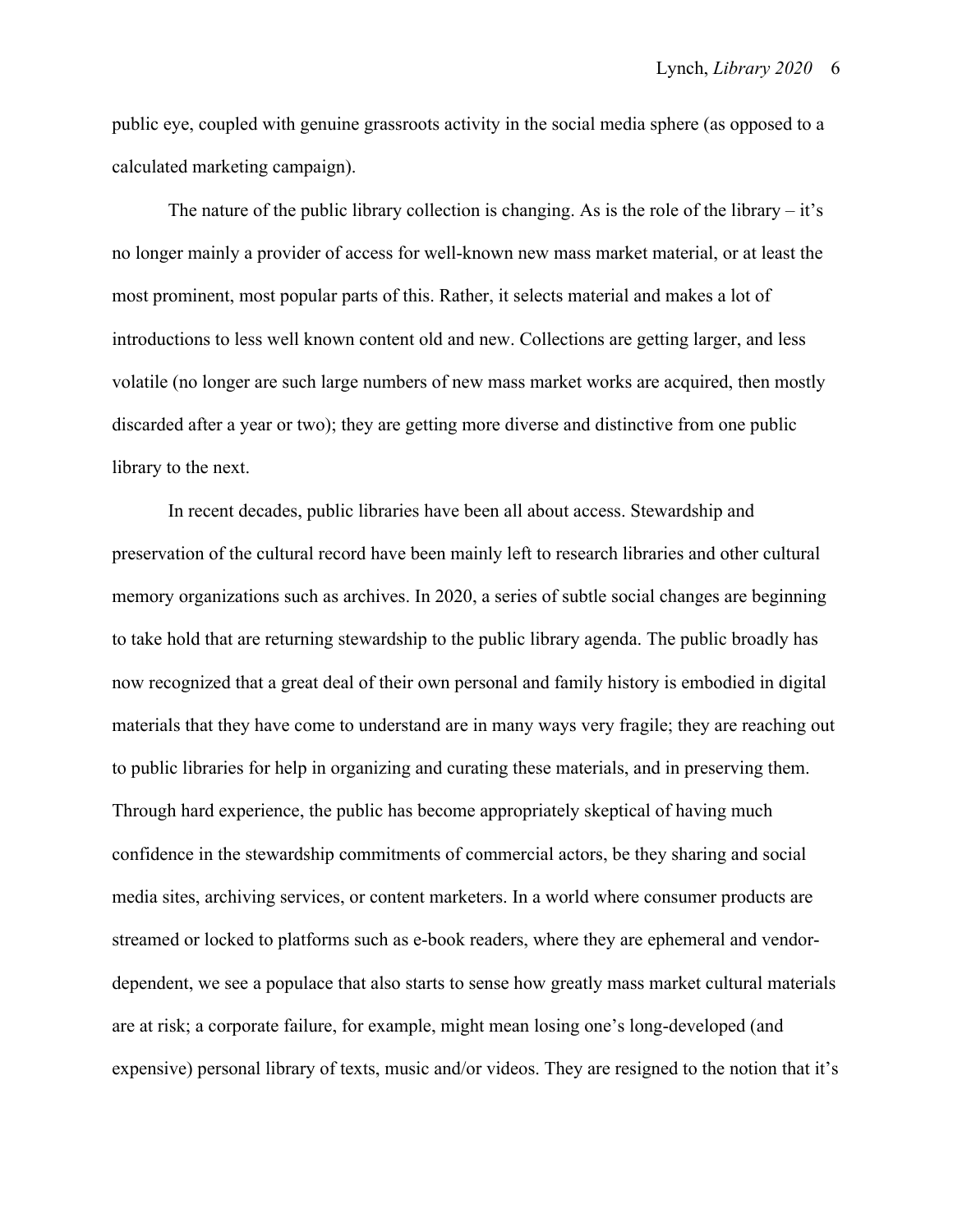unlikely they'll be able to pass these collections to their children and grandchildren (or to contribute them to stewardship organizations like libraries) in the way that earlier generations passed on physical books and sound recordings. While they may not expect the public library to *solve* these problems, they do expect libraries to at least help. And these perceptions of fragility and ephemerality everywhere in the digital world will increase sensitivity about the fate of materials that they can control, or that are controlled by sympathetic parties that share in these concerns about stewardship and continuity of access. Digital representations of the lives of local community members ("digital lives"), local history, local culture of all kinds are becoming integral parts of public library collections, and these public libraries are asserting and undertaking a stewardship and preservation role over these materials, even as they have been blocked from taking a similar role with regard to national and international "blockbuster" commercial media materials, which can only be handled, to the extent that they are handled at all, by copyright deposit requirements involving national libraries or *noblesse oblige* type arrangements with particular research libraries or other memory organizations. With this new emphasis on stewardship comes a complex of new or rejuvenated alliances and partnerships. These include historical societies; government entities at the state and local level maintaining public records, particularly in electronic form, without the capability to manage these for the long term; local businesses that might want to make certain business records or databases part of the cultural record; the local cultural heritage and arts sectors broadly. Some alliances will be more complex and include competitive elements: for example, there will be natural partnerships with universities and their libraries and archives, which bear so much of the burden and host so much of the expertise and infrastructure surrounding digital stewardship, but there will also be some amount of competition as research libraries also pursue the development of new and unique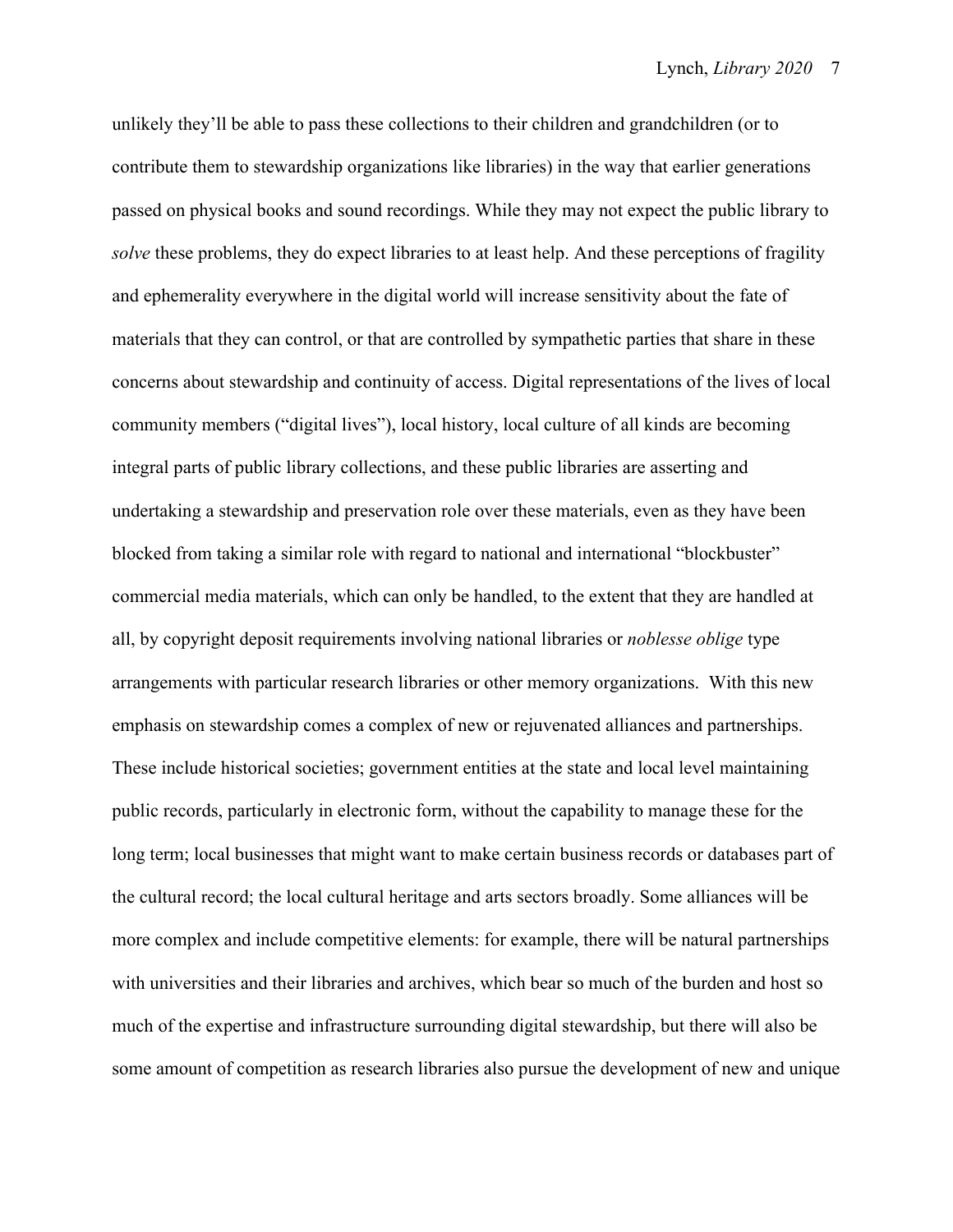collections in the digital world; academic libraries will invoke prestige, expertise, and scholarly specialization that can be brought to the collection development and stewardship processes in place of the public library's appeal to local connections in trying to attract content. Hopefully, links, replicated copies and other technologies will help keep the competition at a constructive rather than a counterproductive level here.

There will also be very powerful forces towards centralization, or reliance upon collectives of libraries because of the economies of scale and the need for high levels of technical skills for curating digital materials; public libraries will want to rely upon and share platforms for mounting, offering and curating digital content. Applications as network-based services, offered by organizations that the libraries trust (particularly for stewardship), will be the order of the day.

It has been clear since at least the early 1990s that the evolving Internet undermines geography as an organizing and structuring principle; futurists in those years spoke of the "death of distance." Public libraries in the United States, circulating physical object to their patrons and most often primarily funded through local taxes, have always been institutions based on geographically defined communities. It has taken the large scale consumer adoption of networkdelivered electronic content and the predictable business choices of the big content companies, combined with the Great Recession and the accompanying extraordinary public disinvestment in education and culture to finally force public libraries to deal with many of the implications of the weakening of geography as structure. Interestingly, to the extent that popular commercial works continue to be available in public libraries only in physical form due to content provider policies, this will serve to reinforce the old geographic models (and, in some quarters, the perception that libraries are outdated, archaic organizations). In 2020, we begin to see some public libraries grapple more seriously with serving communities of both patrons and content providers that are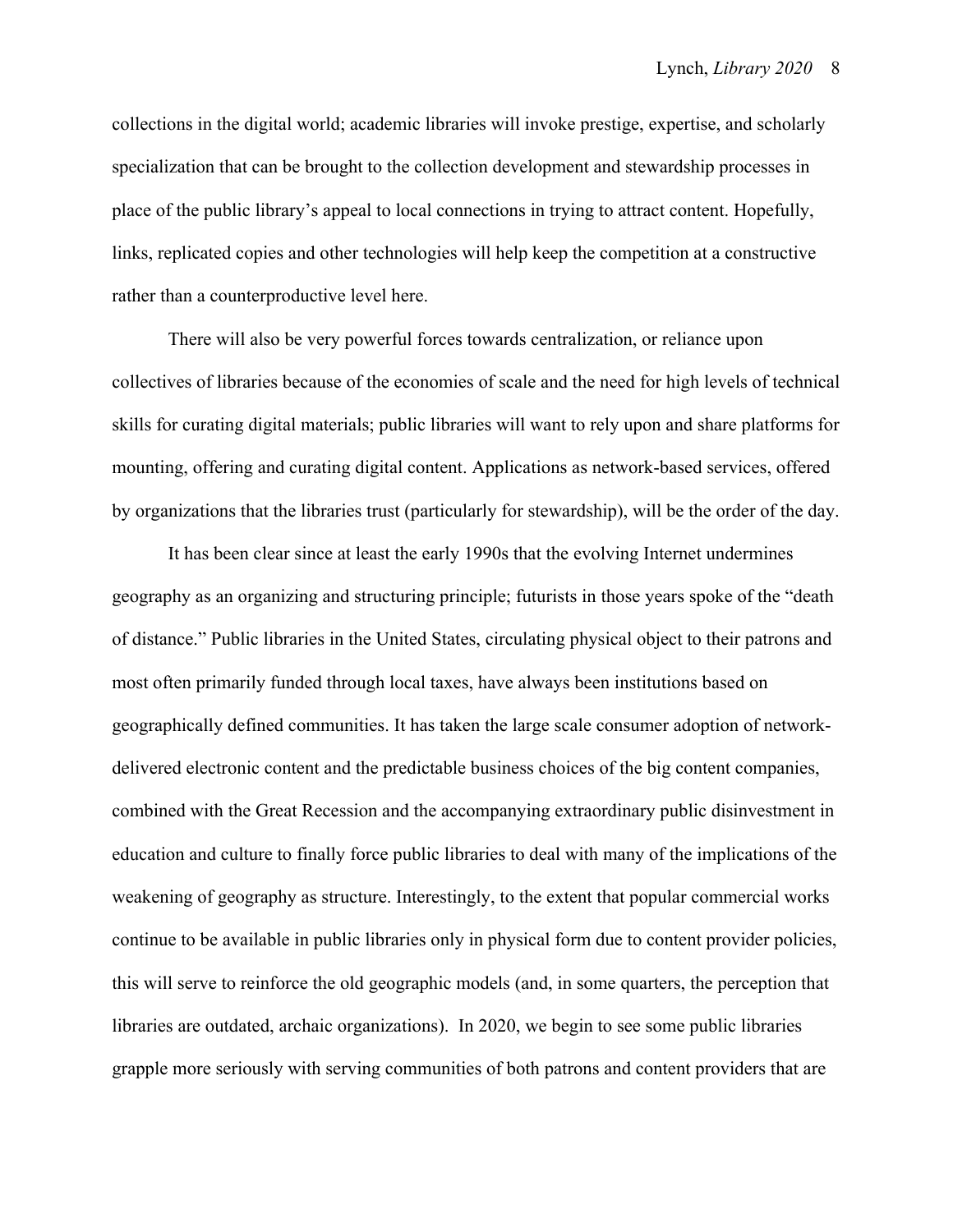not necessarily defined by geographic proximity. Ultimately, it seems possible that some public libraries will move towards membership-based funding strategies as a means of financial survival, where members don't need to be in close geographic proximity; possibly the first explorations will be hybrid public and membership funding models. Of course, challenges will be raised – are these in fact public libraries, or some re-invention of the historic subscription/membership model library? Do they retain the public policy roles of traditional public libraries? Should memberships for the poor be subsidized, and if so how?

Moving away from entirely geography-based user communities sets up new competitions among public libraries based on collections, services, and expertise (and cost), and between public libraries and other players, both commercial and non-commercial. In 2020 or shortly thereafter these strategic questions will start to emerge in a serious way: public libraries (or former public libraries) will be exploring the range of alliances and nature of various potential specializations, and making a variety of different choices about how much weight to continue to assign geographic proximity as a structural principle. One of the most interesting prospects will be the possibility – indeed, the likelihood – of library mergers or close alliances among libraries where the libraries involved are geographically distant, as opposed to the historic collaboratives made up of geographically proximate public libraries. It's not clear how this alters the negotiations for content, either from large commercial content providers or from other content creators (who may now be "local" in the sense of common interests rather than geography, if libraries are willing to specialize in appropriate ways), but it will reshape them.

*Acknowledgements:* I am grateful to Michael Buckland, Joan Lippincott and Cecilia Preston for their comments on earlier drafts of this essay.